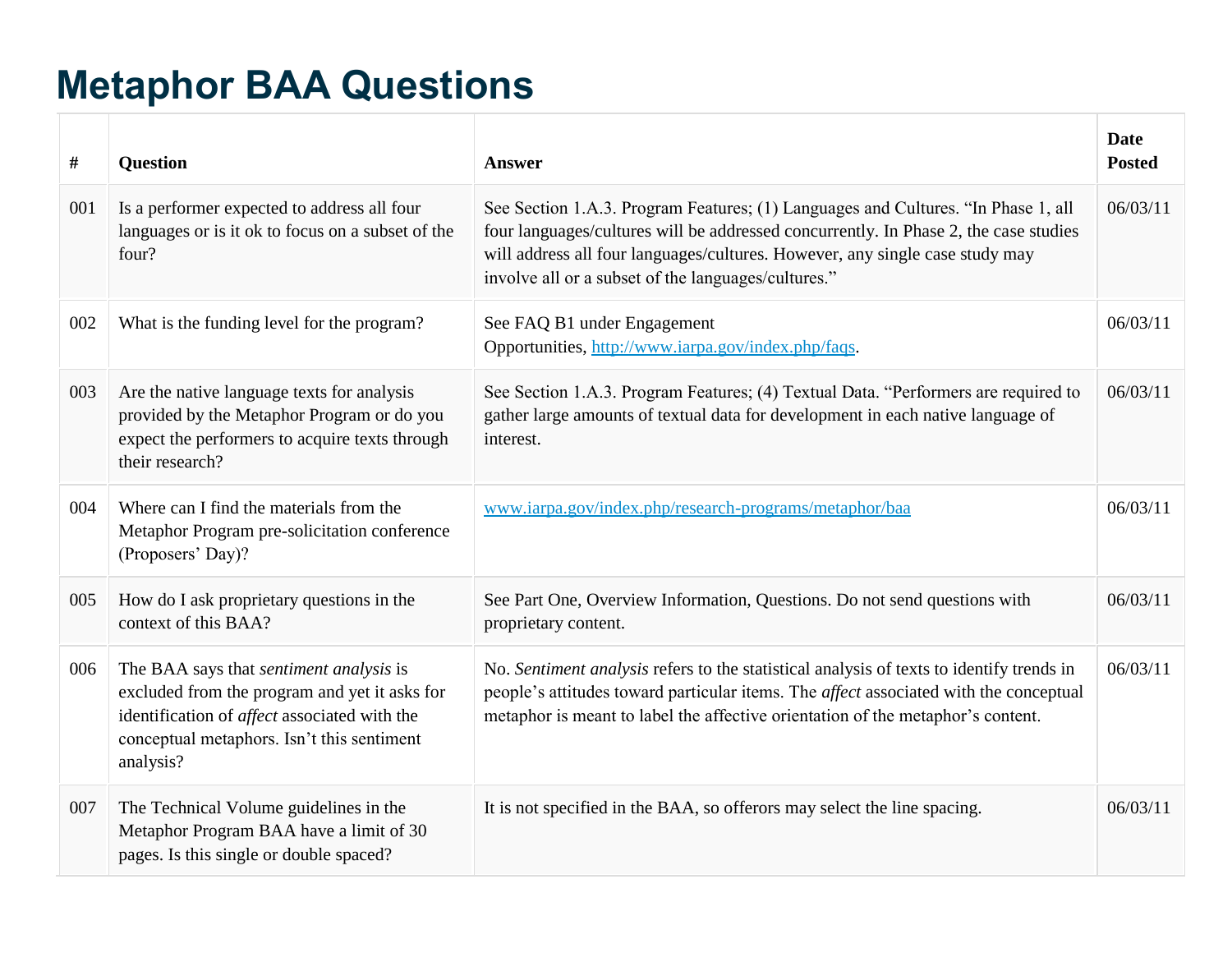| #   | <b>Question</b>                                                                                                                                                                                                         | <b>Answer</b>                                                                                                                                                                                                                                                                                                                                                                                                                                           | <b>Date</b><br><b>Posted</b> |
|-----|-------------------------------------------------------------------------------------------------------------------------------------------------------------------------------------------------------------------------|---------------------------------------------------------------------------------------------------------------------------------------------------------------------------------------------------------------------------------------------------------------------------------------------------------------------------------------------------------------------------------------------------------------------------------------------------------|------------------------------|
| 008 | We are interested in participating in the<br>Metaphor Program. How can we do that?                                                                                                                                      | See Section 3, Eligibility Information. Also, for possible teaming opportunities, go<br>to the IARPA website (http://www.dni.ic.gov/dni/iarpa/index.html), Engagement<br>Opportunities, Metaphor Program. Presentations given by several attendees of the<br>Proposer's Day are posted under the link to the BAA. See also Section 2, Award<br>Information.                                                                                             | 06/03/11                     |
| 009 | Is it permissible to submit a proposal with a<br>partial solution?                                                                                                                                                      | No. See Section 1.A.2. Program Structure. "Offerors must address both phases of<br>the program in their proposals." See Section 2: Award Information. "All aspects of<br>Phases 1 and 2 are solicited under this BAA. This BAA will result in awards for all<br>phases of the program."                                                                                                                                                                 | 06/03/11                     |
| 010 | Can a person be included as a contributor on<br>more than one proposal?                                                                                                                                                 | Yes. See FAQ T1 under Engagement<br>Opportunities, http://www.dni.ic.gov/dni/iarpa/index.html. However, an individual<br>or organization associated with multiple teams must take care not to commit more<br>resources than can be effectively applied to the program under the BAA to which<br>they are proposing. Please note that we will not pay multiple times for the same<br>work. The contractor's planned work in each proposal must be clear. | 06/10/11                     |
| 011 | Would it be possible to post organizational<br>information on the IARPA website, like that in<br>the Proposers' Day presentations, to encourage<br>teaming opportunities?                                               | No. Additional capability presentations will not be added to the Metaphor Program<br>Proposers' Day information on the IARPA website.                                                                                                                                                                                                                                                                                                                   | 06/10/11                     |
| 012 | Would it be possible for IARPA to provide<br>access to the attendee list for the Proposers'<br>Day to identify potential teaming partners?                                                                              | Yes. IARPA has posted the list of Metaphor Program Proposers' Day attendees<br>who agreed to have their organizational information and capabilities shared.                                                                                                                                                                                                                                                                                             | 06/10/11                     |
| 013 | The BAA requires automated methods for the<br>discovery of linguistic and conceptual<br>metaphors. Is it acceptable to propose<br>supervised machine learning methods, i.e.<br>methods that depend on some hand-labeled | IARPA has no preference, as long as the solution addresses the specific needs of<br>the Metaphor program. See Section 1.A.6. Program Details - Phase 1: Metaphorical<br>Language Analysis Methodology of the BAA, which provides: "[o]fferors will<br>clearly define and describe their concept of the metaphorical language analysis<br>methodology described in Section 1.A.4. and their approach to automation of the                                | 06/20/11                     |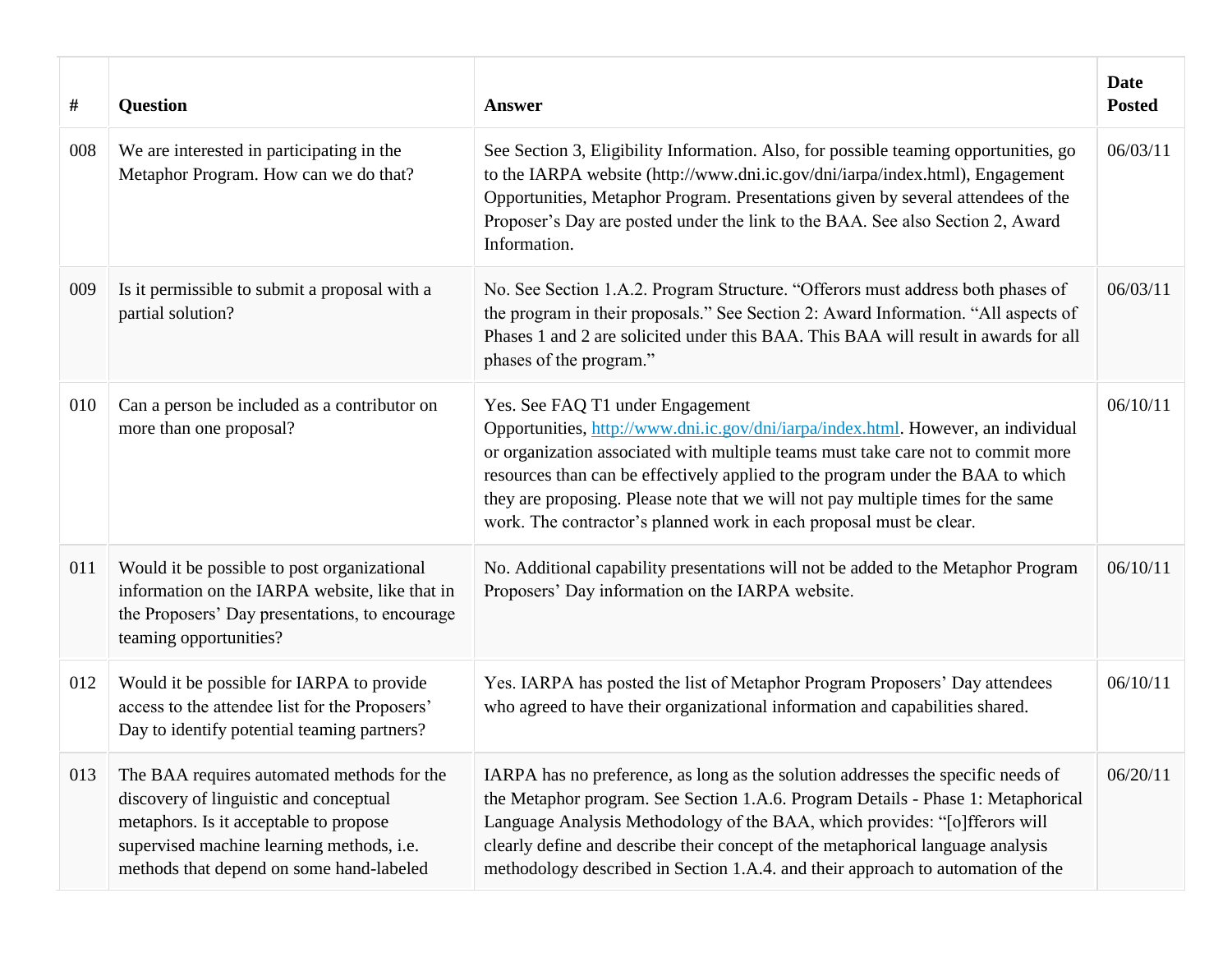| #   | Question                                                                                                                                                                                                                                                                                                                                                                                                                                                                                                                                                                                                                                                                                                                                             | Answer                                                                                                                                                                                                                                                                                                                                                                                                                                                                                                  | <b>Date</b><br><b>Posted</b> |
|-----|------------------------------------------------------------------------------------------------------------------------------------------------------------------------------------------------------------------------------------------------------------------------------------------------------------------------------------------------------------------------------------------------------------------------------------------------------------------------------------------------------------------------------------------------------------------------------------------------------------------------------------------------------------------------------------------------------------------------------------------------------|---------------------------------------------------------------------------------------------------------------------------------------------------------------------------------------------------------------------------------------------------------------------------------------------------------------------------------------------------------------------------------------------------------------------------------------------------------------------------------------------------------|------------------------------|
|     | data to train the automated system? Or is the<br>program mainly interested in unsupervised<br>methods?                                                                                                                                                                                                                                                                                                                                                                                                                                                                                                                                                                                                                                               | process. Required features of the metaphorical language analysis methodology are<br>detailed in sections $1.A.6.a - 1.A.6.g$ of the BAA."                                                                                                                                                                                                                                                                                                                                                               |                              |
| 014 | Is it an acceptable management structure to<br>have more than one Principal Investigator (PI)?                                                                                                                                                                                                                                                                                                                                                                                                                                                                                                                                                                                                                                                       | Yes. Details of the management structure are left to the offeror. See Section 4.B.1.<br>Section 2: Summary of Proposal, F. Project Contributors, which states: " Offerors<br>will providea detailed description of the roles that contributors (including<br>Principal Investigator(s)) will play based on their qualifications and on their level<br>of effort in each year of the Program" See also subsection 5.A.2, Effectiveness<br>of Work plan, regarding evaluation for this factor of the BAA. | 06/21/11                     |
| 015 | Section 1.B.3. Program Timeline of the BAA<br>indicates that PI Meeting #5 is to take place in<br>month 60. In BAA Section 6.B.4.a., it is stated<br>that "For costing purposes, the offeror should<br>expect four PI Meetings (including a Kick-Off<br>Meeting) in Phase 1 and two PI Meetings in<br>Phase 2." However, in the same paragraph, it is<br>stated that "the Metaphor Program intends to<br>hold a program-level Kick-Off meeting during<br>the first month of the program and then hold<br>program-level PI Meetings approximately<br>every six months." We assume that the<br>intended plan is 4 PI meetings in Phase 1<br>(including one kick-off meeting) and two PI<br>meetings in Phase 2. Is that the correct<br>interpretation? | Yes. As noted in paragraph 6.B.4.a, the Metaphor Program intends to hold four PI<br>Meetings in Phase 1 (the Kick-Off meeting is considered the first PI Meeting) and<br>two in Phase 2.                                                                                                                                                                                                                                                                                                                | 06/23/11                     |
| 016 | Is human interaction permitted during the<br>process of identifying linguistic metaphors?                                                                                                                                                                                                                                                                                                                                                                                                                                                                                                                                                                                                                                                            | How linguistic metaphors are identified is left to the offeror to propose. See Section<br>1.A.6.c. in the BAA. "The Government is seeking creative, automated solutions to<br>identifying linguistic metaphors in textual dataAll linguistic metaphors must be                                                                                                                                                                                                                                          | 06/23/11                     |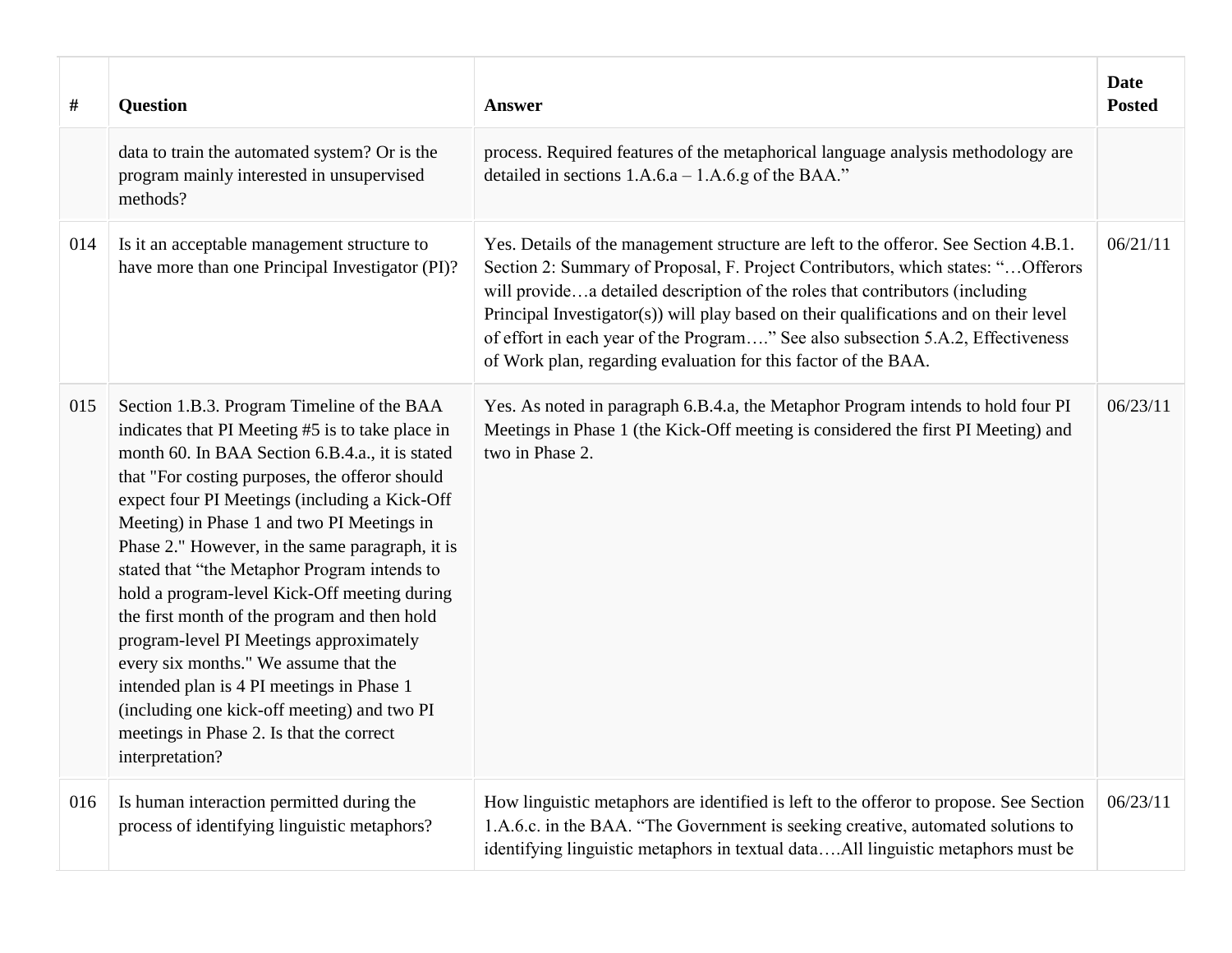| #   | <b>Question</b>                                                                                                                                                                                                                                                                                                   | <b>Answer</b>                                                                                                                                                                                                                                                                                                                                                                                                                                                                                                                                                                                                                                                                                                                                    | <b>Date</b><br><b>Posted</b> |
|-----|-------------------------------------------------------------------------------------------------------------------------------------------------------------------------------------------------------------------------------------------------------------------------------------------------------------------|--------------------------------------------------------------------------------------------------------------------------------------------------------------------------------------------------------------------------------------------------------------------------------------------------------------------------------------------------------------------------------------------------------------------------------------------------------------------------------------------------------------------------------------------------------------------------------------------------------------------------------------------------------------------------------------------------------------------------------------------------|------------------------------|
|     |                                                                                                                                                                                                                                                                                                                   | discovered in the textual data, not manually createdAll linguistic metaphors<br>must be stored with the textual context in which they occur."                                                                                                                                                                                                                                                                                                                                                                                                                                                                                                                                                                                                    |                              |
| 017 | Is it acceptable to submit a cost proposal using<br>GSA schedule rates? Would other discounted<br>commercial rates be acceptable?                                                                                                                                                                                 | Your cost proposal must address the elements specified in paragraph 4.B.2,<br>Volume 2, Cost Proposal. If your proposal is selected for negotiation, the<br>contracting officer may request (1) other than cost or pricing data or (2) cost or<br>pricing data, depending on the circumstances. IARPA cost-reimbursement<br>contracts typically require cost or pricing data. See also Section 5.A.5, Cost<br>Realism.                                                                                                                                                                                                                                                                                                                           | 06/23/11                     |
| 018 | Do you have any preferred simplified methods<br>for small companies?                                                                                                                                                                                                                                              | No. All proposals are evaluated against the same standards, as specified in Section<br>5 of the BAA.                                                                                                                                                                                                                                                                                                                                                                                                                                                                                                                                                                                                                                             | 06/23/11                     |
| 019 | Section 1.B.1. of the BAA lists the Phase 1<br>program metrics. There is a minor ambiguity<br>for the Month 11 metric. One reading of the<br>BAA suggests that this metric need only be met<br>in 2 of the 4 languages; another reading<br>suggests that it must be met in all four<br>languages. Please clarify. | Phase 1 metrics must be met for all four languages. See Section 1.B.1. Program<br>Milestones and Metrics of the BAA. "Target metrics for each target concept in all<br>four languages/cultures in all evaluations in Phase 1 and Phase 2 are listed [in the<br>table in this Section].                                                                                                                                                                                                                                                                                                                                                                                                                                                           | 06/23/11                     |
| 020 | Does validation require work with in-country<br>speakers or is it acceptable to perform<br>validation with native speakers of the correct<br>national origin who reside in the U.S?                                                                                                                               | The BAA does not specify that validations must be in-country. However, see<br>Section 1.A.3. (6) Validation, "During both phases, performers will be expected to<br>employ empirical social science methods to validate their results. Offerors must<br>describe how they plan to carry out these experiments and provide the preliminary<br>information required for use of human subjects." Empirical social science methods<br>require valid samples; this means that both native language and native culture need<br>to be addressed. A native speaker who resides in the U.S. may, or may not, still be<br>a member of the native culture. Your proposal should make clear how you will<br>address this issue in your empirical validation. | 07/07/11                     |